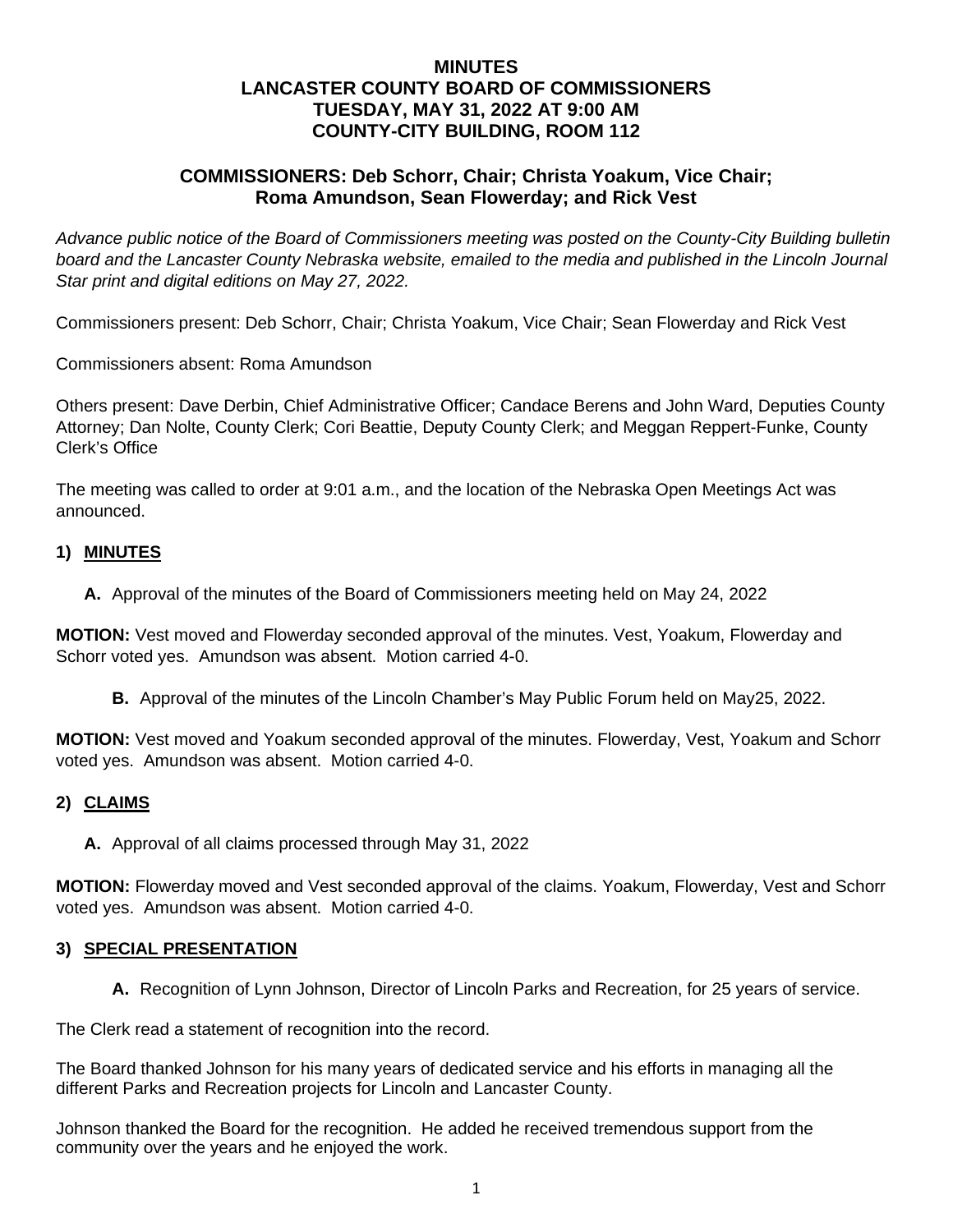- **4) CONSENT ITEMS** These are routine business items that are expected to be adopted without dissent. Any individual item may be removed for special discussion and consideration by a Commissioner or by any member of the public without prior notice. Unless there is an exception, these items will be approved as one with a single vote of the Board of Commissioners. These items are approved of:
	- **A.** Amendments to the following County contracts:
		- **1.** C-21-0235 with the Board of Regents of the University of Nebraska, on behalf of the University of Nebraska – Lincoln's Center on Children, Families and the Law and Nebraska Children and Families Foundation, for the Rent and Utility Assistance Disbursement program. (The amendment adds additional funding in the amount of \$1,688,545.60 through ERA 1 funds.) (C-22-0399)
		- **2.** C-21-0344 with NMC Inc for electrical generator maintenance and repairs. (Bid 21-065. The amendment renews the contract for a one-year term beginning June 14, 2022, through June 13, 2023. The cost for products/services to the County is not to exceed \$8,000.) (C-22-0403)
	- **B.** Right-of-way contracts with the following:
		- **1.** Rademaker Family Trust, South 134th Street and Firth Road, in the amount of \$703. (Project 22-27 / Y-342) (C-22-0404)
		- **2.** NDR Farms LLC, North 70th Street and West Davey Road, in the amount of \$559. (Project 22-27 / B-19) (C-22-0406)
	- **C.** Utility Permit 2253 allowing Windstream Nebraska to replace communication line due to removal and replacement of County Culvert T-291. (The location is roughly 1,535 feet east of SW 29th Street on West Stagecoach Road. There is no cost to the County.) (C-22-0401)
	- **D.** Setting a public hearing for Tuesday June 7, 2022, at 9:00 a.m. in Room 112 of the County-City Building (555 South 10th Street, Lincoln Nebraska) regarding an amusement license application from Sue Kohles, Prairie Pines Partners, to hold Meadowlark Music Festival on July 9, 2022, at 3100 North 112th Street, Lincoln Nebraska.

**MOTION:** Flowerday moved and Yoakum seconded approval of the consent items. Yoakum, Flowerday, Vest and Schorr voted yes. Amundson was absent. Motion carried 4-0.

# **5) PUBLIC HEARING**

**A.** Request from the Director of Building and Safety to revoke Special Permit No. 17027 by rescinding County Resolution No. R-17-0068, Tallgrass Hills Community Unit Plan, in the vicinity of SW 98th Street and West Yankee Hill Road.

The Clerk noted the item is to be held.

## **6) NEW BUSINESS**

**A.** Resolution in the matter of rescinding County Resolution No. R-17-0068, which granted Special Permit No. 17027, Community Unit Plan on property generally located at Southwest 98th Street and West Yankee Hill Road, Lancaster County, Nebraska. (R-22-0040)

The Clerk noted the item is to be held.

**B.** Resolution in the matter of a corporate manager's liquor license for Shannon Martin-Roebuck in connection with a Class Y liquor license for Capriolo Winery, LLC dba Windcrest Winery (3110 West Branched Oak Road, Raymond Nebraska). (R-22-0039)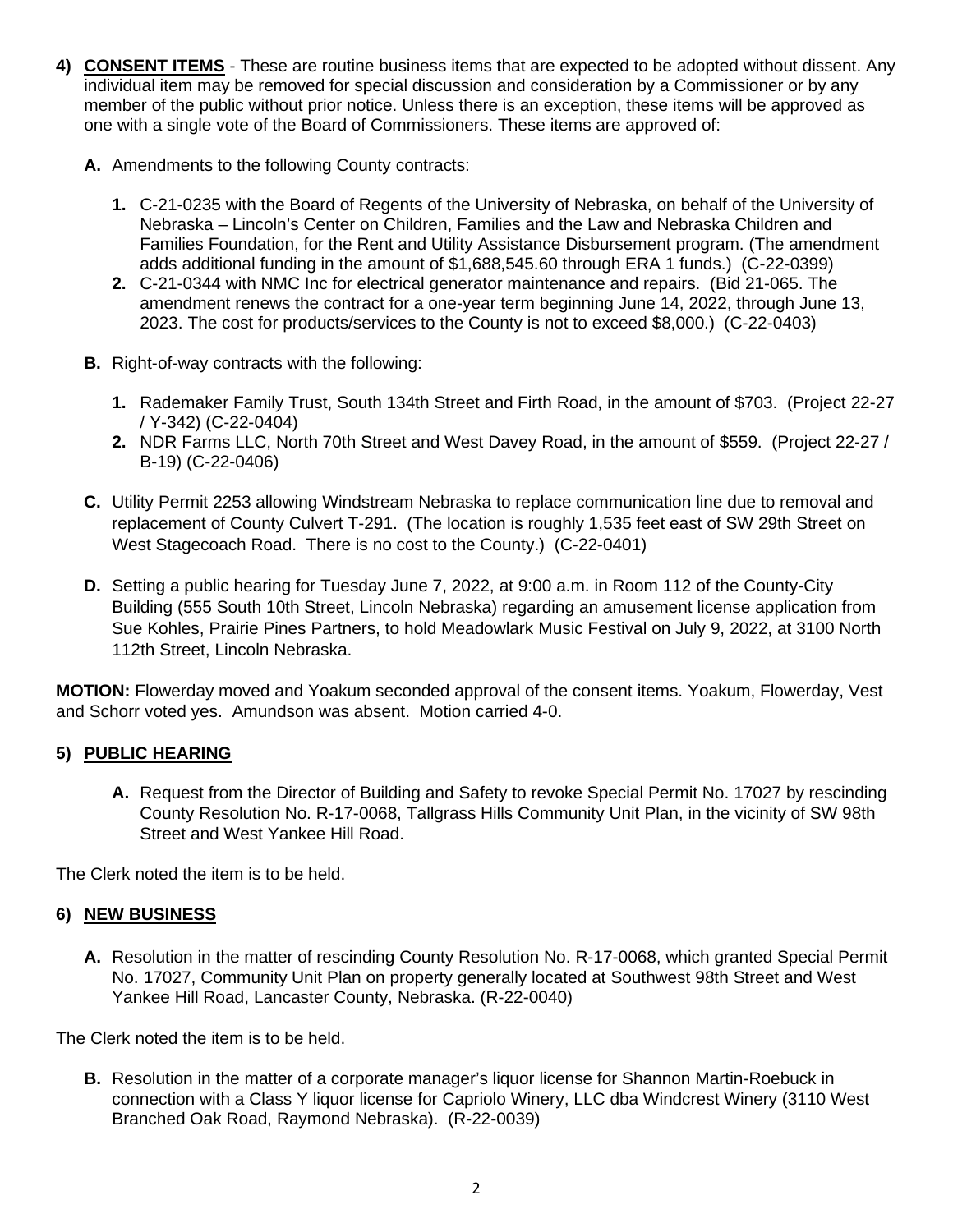John Ward, Deputy County Attorney, stated on May 24, 2022 a resolution for the Class Y liquor license for Capriolo Winery, LLC dba Windcrest Winery was approved. Per a recommendation of the County Engineering Department, the Board's approval was based on the condition that, by the time of expiration of the owner's temporary operating permit, work would be done to correct the slope of the private driveway. Ward noted the resolution for the manager's license also includes this recommendation.

**MOTION:** Flowerday moved and Yoakum seconded approval of the resolution. Flowerday, Vest, Yoakum and Schorr voted yes. Amundson was absent. Motion carried 4-0.

**C.** Special Events Permit application from Gravel Worlds, Gravel Adventures, LLC, for a bicycle ride and ultra-run event to be held August 19 and 20, 2022.

Jason Strohbehn, Director of Operations and Marketing of Gravel Worlds, provided information about the bicycle ride and ultra-run event. He stated they are taking registrations until August 1, 2022.

In response to Yoakum's inquiry, Strohbehn stated there is still a need for community volunteers and people can register online at Gravel-Worlds.com.

**MOTION:** Vest moved and Flowerday seconded approval of the special events permit application. Yoakum, Flowerday, Vest and Schorr voted yes. Amundson was absent. Motion carried 4-0.

- **D.** Appointments to the Lancaster County Mental Health Crisis Center Advisory Committee for the term of June 1, 2022, through May 31, 2025:
	- **1.** Tim Dolberg
	- **2.** Kevin Karmazin
	- **3.** Timothy Lopez

**MOTION:** Yoakum moved and Vest seconded approval of the appointments. Yoakum, Flowerday, Vest and Schorr voted yes. Amundson was absent. Motion carried 4-0.

**E.** Amendment to the October 11, 1990 Lease Agreement between Lancaster County, the City of Lincoln, and the District Energy Corporation to change certain terms and expand the leased premises. (C-22-0407)

Candace Berens, Deputy County Attorney, provided a brief description of the 20-year lease agreement. The amendment includes additional property and more equipment and chillers to furnish thermal energy to the County-City Building.

David Levy, attorney with Baird Holm Law Firm on behalf of the District Energy Corporation (DEC), was available for questions. Schorr inquired about the additional chiller. Levy stated the additional property is needed for more equipment and ice storage. He explained that ice makes the chillers work more efficiently.

Flowerday inquired if he and Schorr needed to recuse themselves. (Both are members of the DEC Board of Directors.) Dave Derbin, Chief Administrative Officer, stated no.

**MOTION:** Vest moved and Yoakum seconded approval of the amendment. Vest, Yoakum, Flowerday and Schorr voted yes. Amundson was absent. Motion carried 4-0.

**F.** Grant contract with Legal Aid of Nebraska for the Tenant Assistance Project to assist with the Emergency Rental Assistance Program for households that are unable to pay rent and utilities due to the COVID-19 pandemic. The cost to the County is \$150,590. (The term of the contract is January 1, 2022, through December 31, 2022.) (C-22-0405)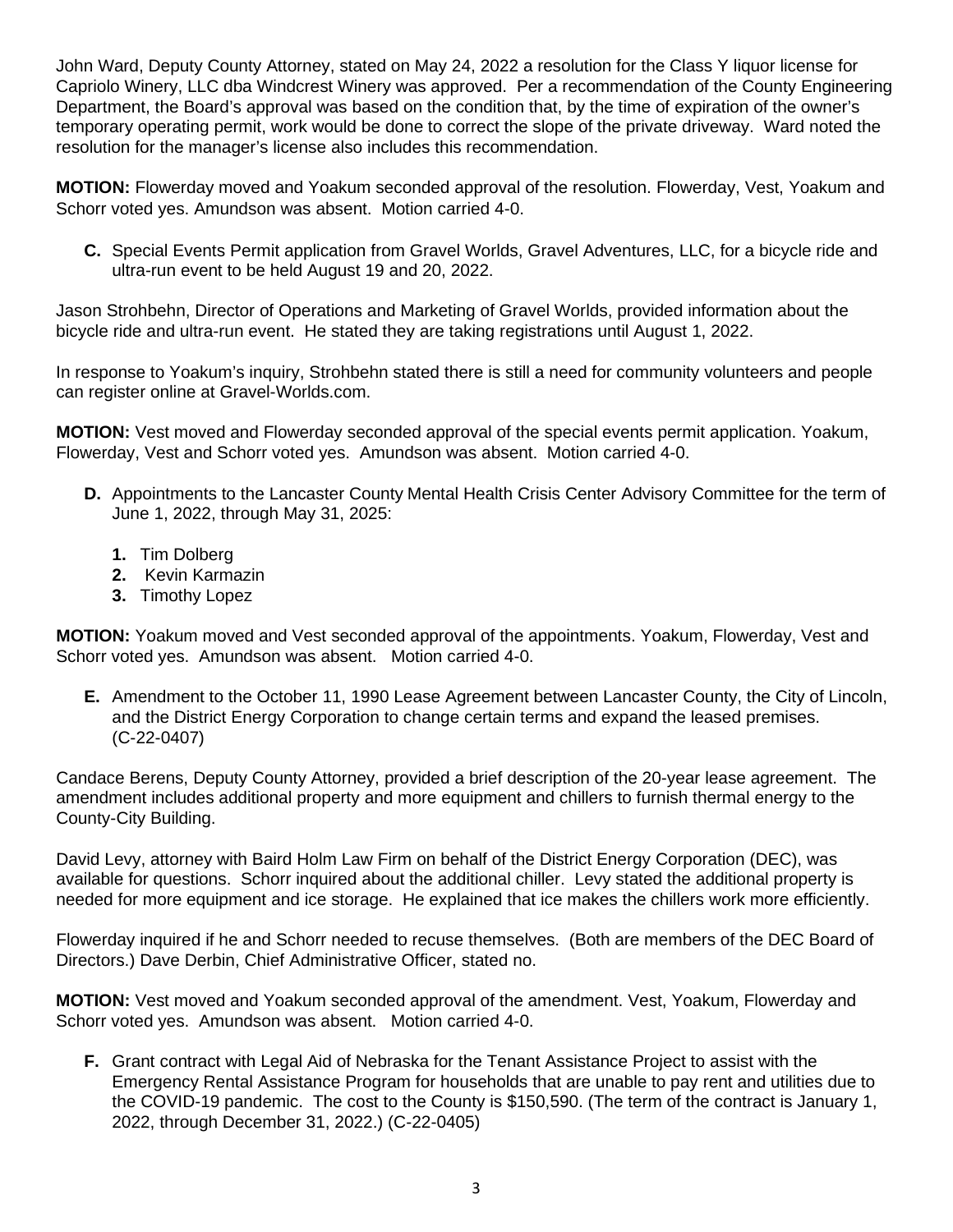**MOTION:** Yoakum moved and Flowerday seconded approval of the grant contract. Flowerday, Vest, Yoakum and Schorr voted yes. Amundson was absent. Motion carried 4-0.

**G.** Recommendation from the Purchasing Agent and County Engineer to award and execute a purchase order to Kimco USA Inc for a 10-ton salt hopper in the amount of \$25,280.14. (State of New Jersey Contract 21-FLEET-01396 / 21DPP00576) (C-22-0400)

Ed Lahmann, County Engineer Facility Manager, stated estimates were requested to repair the current 15 year-old salt hopper due to extensive corrosive damage. It was found to be more cost effective to purchase a new salt hopper (Exhibit 1).

**MOTION:** Vest moved and Yoakum seconded approval of the recommendation. Yoakum, Flowerday, Vest and Schorr voted yes. Amundson was absent. Motion carried 4-0.

**H.** Recommendations from the Joint Budget Committee (JBC) for 2022-2023 funding.

**MOTION:** Flowerday moved and Vest seconded approval of the recommendations. Yoakum, Flowerday, Vest and Schorr voted yes. Amundson was absent. Motion carried 4-0.

**7) PUBLIC COMMENT** - Those wishing to speak on items relating to County business not on the agenda may do so at this time.

No one appeared for public comment.

## **8) ANNOUNCEMENTS**

- **A.** The Lancaster County Board of Commissioners will hold a staff meeting on Thursday, June 2, 2022, at 8:30 a.m., in Room 112 of the County-City Building (555 S 10th Street, Lincoln).
- **B.** The Lancaster County Board of Commissioners will hold its next regular meeting on Tuesday, June 7, 2022, at 9:00 a.m., with the Board of Equalization and department budget hearings immediately following, in Room 112 of the County-City Building (555 S 10th Street, Lincoln).
- **C.** County Commissioners can be reached at 402-441-7447 or [commish@lancaster.ne.gov.](mailto:commish@lancaster.ne.gov)
- **D.** The Lancaster County Board of Commissioners meeting is broadcast live on LNKTV City. For the rebroadcast schedule visit lincoln.ne.gov (keyword: LNKTV). Meetings are also streamed live on LNKTV, YouTube, Roku and Apple TV.

## **9) ADJOURNMENT**

**MOTION:** Vest moved and Yoakum seconded to adjourn at 9:27 a.m. Vest, Yoakum, Flowerday and Schorr voted yes. Amundson was absent. Motion carried 4-0.

Dan Nolte Lancaster County Clerk